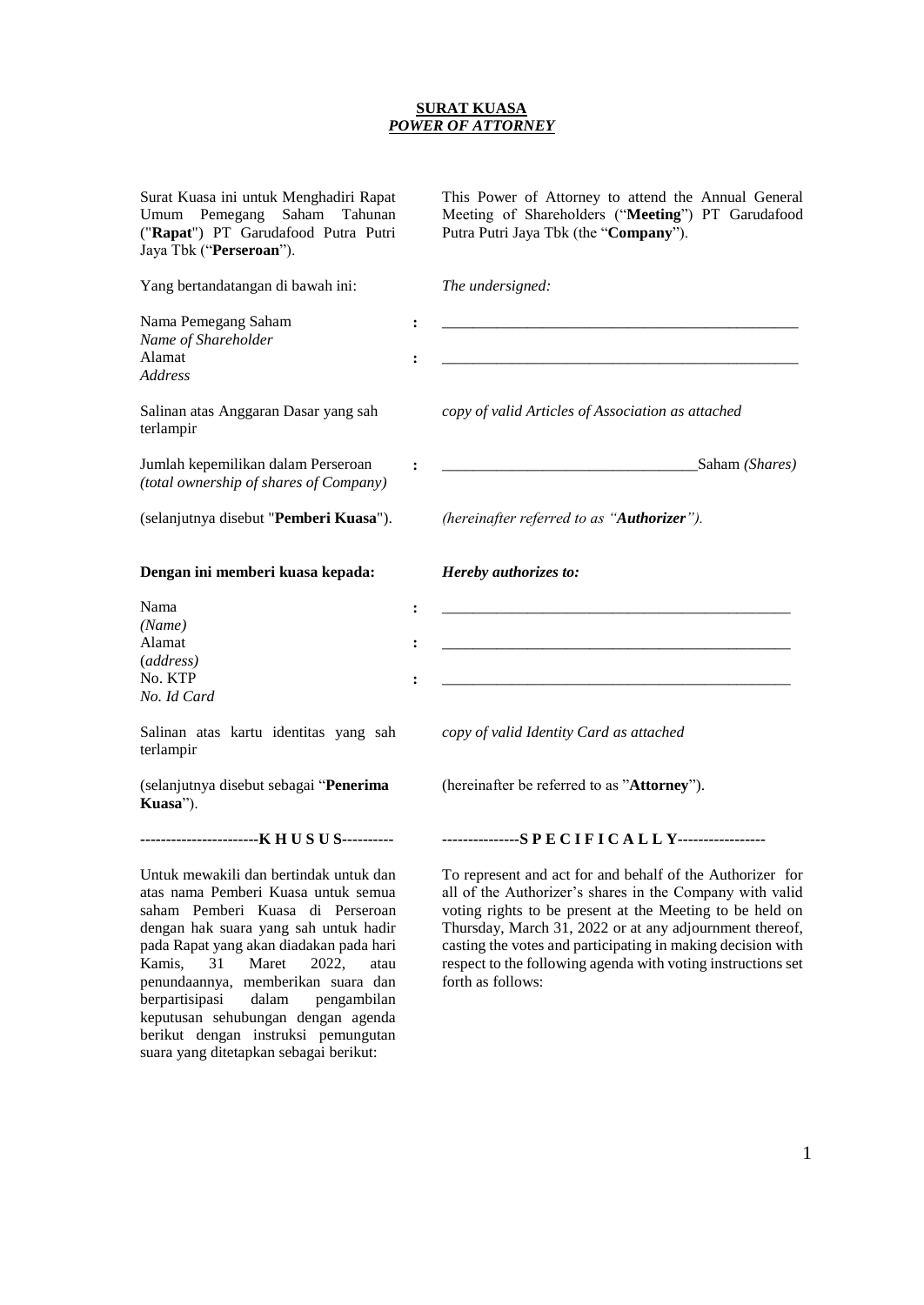| No.              | <b>MATA ACARA</b>                                                                                                                                                                                                           | <b>INSTRUKSI PENGAMBILAN SUARA</b><br><b>VOTING INSTRUCTION</b> |                                          |                |
|------------------|-----------------------------------------------------------------------------------------------------------------------------------------------------------------------------------------------------------------------------|-----------------------------------------------------------------|------------------------------------------|----------------|
|                  | <b>AGENDA</b>                                                                                                                                                                                                               | Setuju<br>Agree                                                 | <b>Tidak Setuju</b><br><b>Disagree</b>   | <b>Abstain</b> |
|                  |                                                                                                                                                                                                                             |                                                                 | Isi pilihan suara dengan menandai dengan |                |
|                  |                                                                                                                                                                                                                             | $\mathsf{N}$                                                    |                                          |                |
|                  | Agenda Rapat Umum Pemegang Saham Tahunan                                                                                                                                                                                    | Fill in the vote by marking with [                              |                                          |                |
|                  | <b>Agenda of the Annual General Meeting of Shareholders</b>                                                                                                                                                                 |                                                                 |                                          |                |
| 1.               | Persetujuan atas Laporan Tahunan dan pengesahan Laporan<br>Keuangan Konsolidasian Perseroan termasuk Laporan Tugas<br>Pengawasan Dewan Komisaris Perseroan untuk tahun buku<br>yang berakhir pada tanggal 31 Desember 2021; |                                                                 |                                          |                |
|                  | Approval of the Annual Report and ratification of the<br>Company's Consolidated Financial Statements including the<br>Board of Commissioners' Supervisory Report for the fiscal<br>year ended on 31 December 2021;          |                                                                 |                                          |                |
| 2.               | Penetapan penggunaan laba bersih Perseroan untuk tahun<br>buku yang berakhir pada tanggal 31 Desember 2021;                                                                                                                 |                                                                 |                                          |                |
|                  | Determination of the use of Company's net profit for the fiscal<br>year ended on 31 December 2021;                                                                                                                          |                                                                 |                                          |                |
| $\overline{3}$ . | Penetapan honorarium dan tunjangan bagi anggota Dewan<br>Komisaris Perseroan serta besarnya gaji dan tunjangan bagi<br>anggota Direksi untuk tahun buku 2022;                                                               |                                                                 |                                          |                |
|                  | Determination of honorarium and benefits for members of the<br>Board of Commissioners of the Company and salary and<br>benefits for members of the Board of Directors for the fiscal<br>year 2022;                          |                                                                 |                                          |                |
| $\overline{4}$ . | Penunjukan Akuntan Publik untuk mengaudit Laporan<br>Keuangan Perseroan untuk tahun buku yang berakhir pada<br>tanggal 31 Desember 2022;                                                                                    |                                                                 |                                          |                |
|                  | Appointment of the Public Accountant to audit the Company<br>Financial Statements for the fiscal year ended on 31<br>December 2022;                                                                                         |                                                                 |                                          |                |

Surat Kuasa ini telah diberikan kepada Penerima Kuasa dengan ketentuan sebagai berikut:

- 1. Surat Kuasa ini tidak akan diamandemen dan/atau dibatalkan/ditarik dengan alasan apa pun;
- 2. Pemberi Kuasa, baik saat ini atau di masa depan dengan ini menyatakan bahwa ia tidak akan mengajukan keberatan dan/atau penolakan apa pun, dalam bentuk apa pun, sehubungan dengan tindakan apa pun yang dilakukan oleh Penerima Kuasa sesuai dengan Surat Kuasa ini dan dalam hal jika ada konsekuensi hukumnya, oleh karena itu Pemberi Kuasa, baik di masa sekarang atau

This Power of Attorney has been conferred on the Attorney under the following conditions:

- 1. This Power of Attorney shall not be amended and/or cancelled/withdrawn with any reason;
- 2. The Authorizer, whether in present or in the future hereby declares that he/she shall not submit any objection and/or refusal whatsoever, in any form, in relation to any actions taken by the Attorney pursuant to this Power of Attorney and in the event there are legal consequences thereof, therefore the Authorizer, whether in present or in the future, declare that it shall accept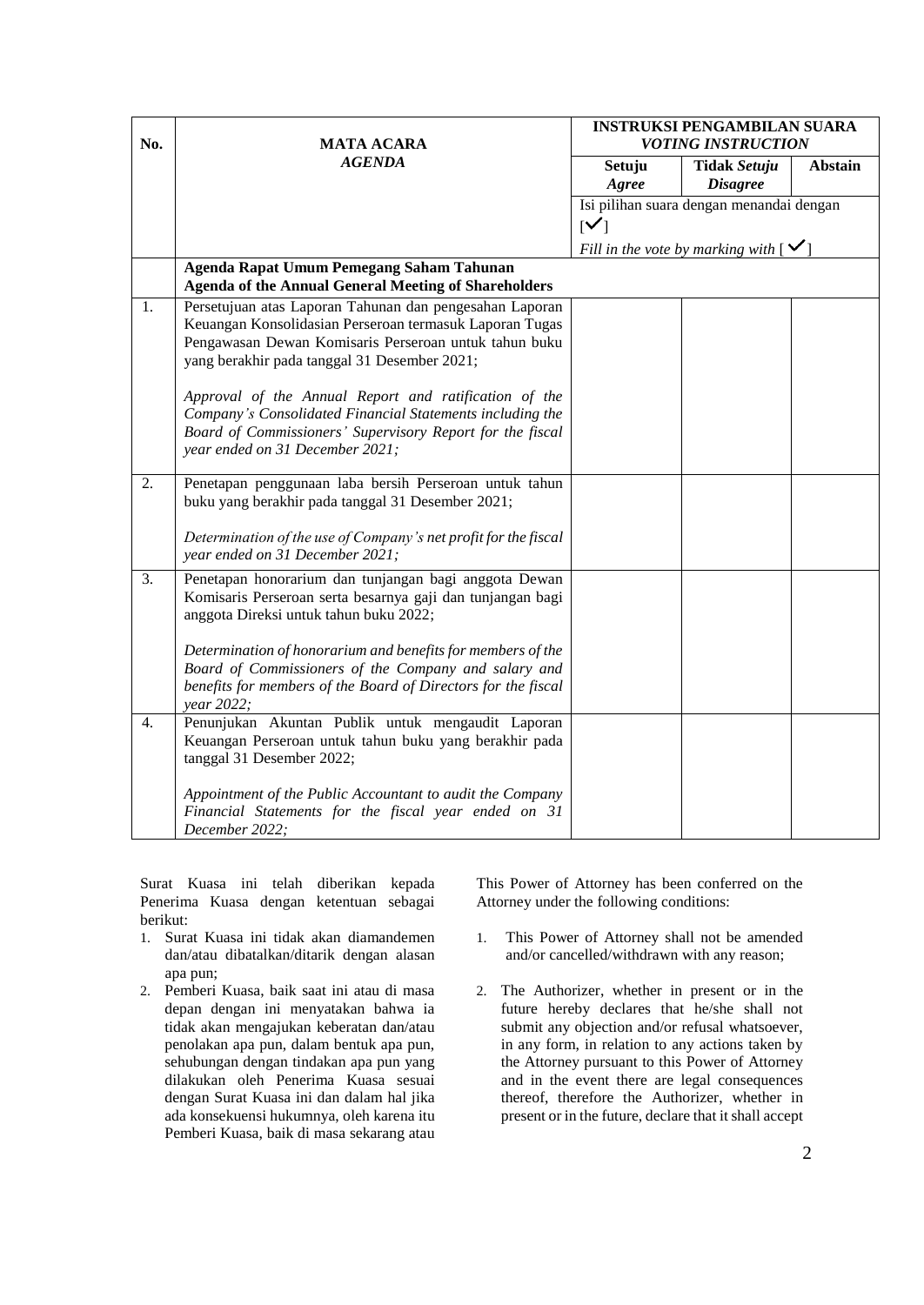di masa depan, menyatakan bahwa ia akan menerima dan meratifikasi tindakan yang diambil oleh Penerima Kuasa untuk dan atas nama Pemberi Kuasa;

- 3. Penerima Kuasa memiliki wewenang dan kuasa untuk mengambil tindakan yang diperlukan termasuk menandatangani<br>dokumen yang diperlukan untuk diperlukan untuk melaksanakan keputusan yang ditetapkan secara hukum dalam Rapat;
- 4. Pemberi Kuasa memberi surat kuasa ini dengan hak untuk mensubstitusikan kuasa ini kepada pihak lain;
- 5. Pemberi Kuasa dengan ini menyatakan dan/atau menguatkan bahwa suara dalam mata acara Rapat yang disampaikan berdasarkan surat kuasa ini adalah sah dan benar dan surat kuasa ini dapat digunakan sebagai bukti dimana diperlukan; dan
- 6. Surat Kuasa ini berlaku sejak tanggal ditandatangani.

and ratify any actions taken by the Attorney for and on behalf of the Authorizer;

- 3. The Attorney shall have the authorization and power to take any necessary actions including to sign any documents required for implementing resolution(s) legally stipulated in the Meeting;
- 4. The Authorizer confers this power of attorney with the right to delegate this power of attorney to other person;
- 5. The Authorizer hereby declares and/or confirms that the votes in the agenda of the Meeting that delivered based on this Power of Attorney are valid and correct and this Power of Attorney can be used as evidence where it needed; and
- 6. This Power of Attorney is valid from the date of signed.

|               | Surat Kuasa ini dibuat dan ditandatangani |
|---------------|-------------------------------------------|
| Di            |                                           |
| Pada tanggal: |                                           |

**Pemberi Kuasa/Authorizer,**

**\_\_\_\_\_\_\_\_\_\_\_\_\_\_\_\_\_\_\_\_\_\_\_\_\_\_\_\_\_**

**\_\_\_\_\_\_\_\_\_\_\_\_\_\_\_\_\_\_\_\_\_\_\_\_\_\_\_\_\_**

This Power of Attorney is executed On :\_\_\_\_\_\_\_\_\_\_\_\_\_\_\_\_\_\_\_\_\_\_\_\_\_\_\_\_\_\_\_\_\_\_\_ Dated:

**Penerima Kuasa/Attorney,**

\_\_\_\_\_\_\_\_\_\_\_\_\_\_\_\_\_\_\_\_\_\_\_\_\_\_\_

Materai 10.000

Nama/*Name:* Jabatan*/Title:*

Nama/*Name:*

Nama/*Name:* Jabatan*/Title:*